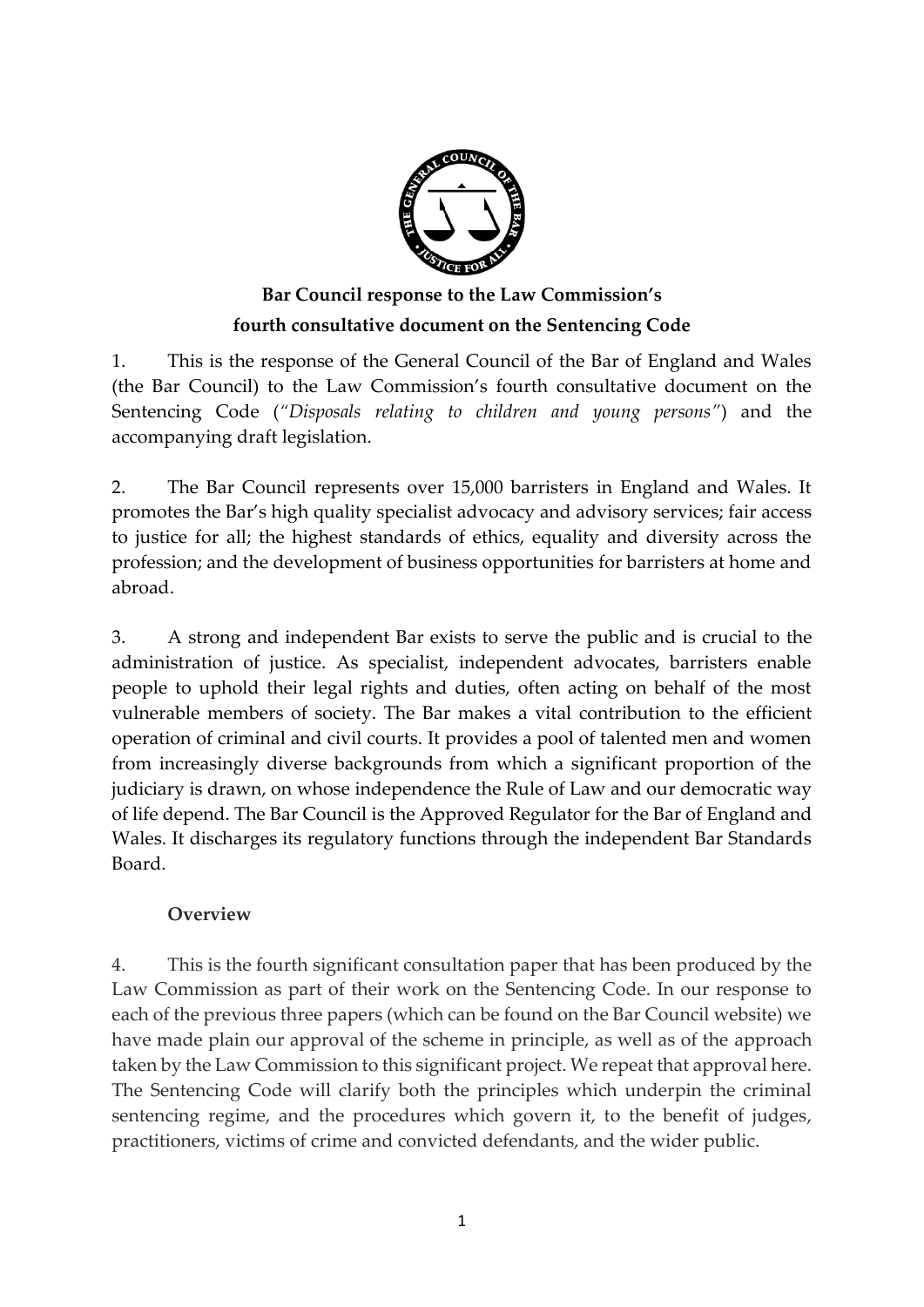5. Where appropriate, we have offered observations based on our collective knowledge and practical experience of sentencing law and procedure, and sought to direct attention to areas of the proposed Sentencing Code which are in our view capable of improvement.

# *Retroactivity*

6. One aspect of the project to which we devoted particular attention in our response to the third consultation (hereafter "our third response") was the issue of retroactivity.<sup>1</sup> Our analysis of the applicable law led us to express concerns about the application of the clean sweep to certain provisions, for example those extending the maximum duration of a curfew order, or increasing the maximum level of compensation payable, between the date of the commission of the offence and the date of sentence. We expressed ourselves as being *"uneasy"* about the adoption of a strict *Uttley*-based approach to retroactivity, and suggested that in cases where the maximum level of a discrete sentence (e.g. a curfew order) is increased between the date of commission of an offence and the date of sentence, the lower maximum should be applied. We pointed out that a simple *"before and after"* table with relevant start and end dates would remedy any potential breach of the common law principle against retroactivity.

7. This issue achieves a sharpened focus in the present consultation, because the youth sentencing regime has proven itself to be particularly susceptible to amendment.

8. In this regard, we are somewhat concerned at the proposed change in the current position for re-sentencing an offender for a breach of a youth rehabilitation order that does not result in a fresh conviction (see paras. 2.5-2.19, and in particular para. 2.19 and the table at p16 of the consultation paper). Requirements under a youth rehabilitation order can include the restriction of liberty under a curfew, and other punitive measures such as unpaid work (if the defendant is 16 or 17), prohibited activity requirements and exclusion requirements. Accordingly, our view is that the application of the clean sweep to these orders is capable of breaching the principle against retroactivity.

9. We respectfully refer the Law Commission to the extended survey of the law concerning both Article 7 and the common law principle against retroactivity which is contained within our third response, and invite renewed consideration of the principles and observations we there set out.

<sup>1</sup> <sup>1</sup> See paras. 18-45 of our third response.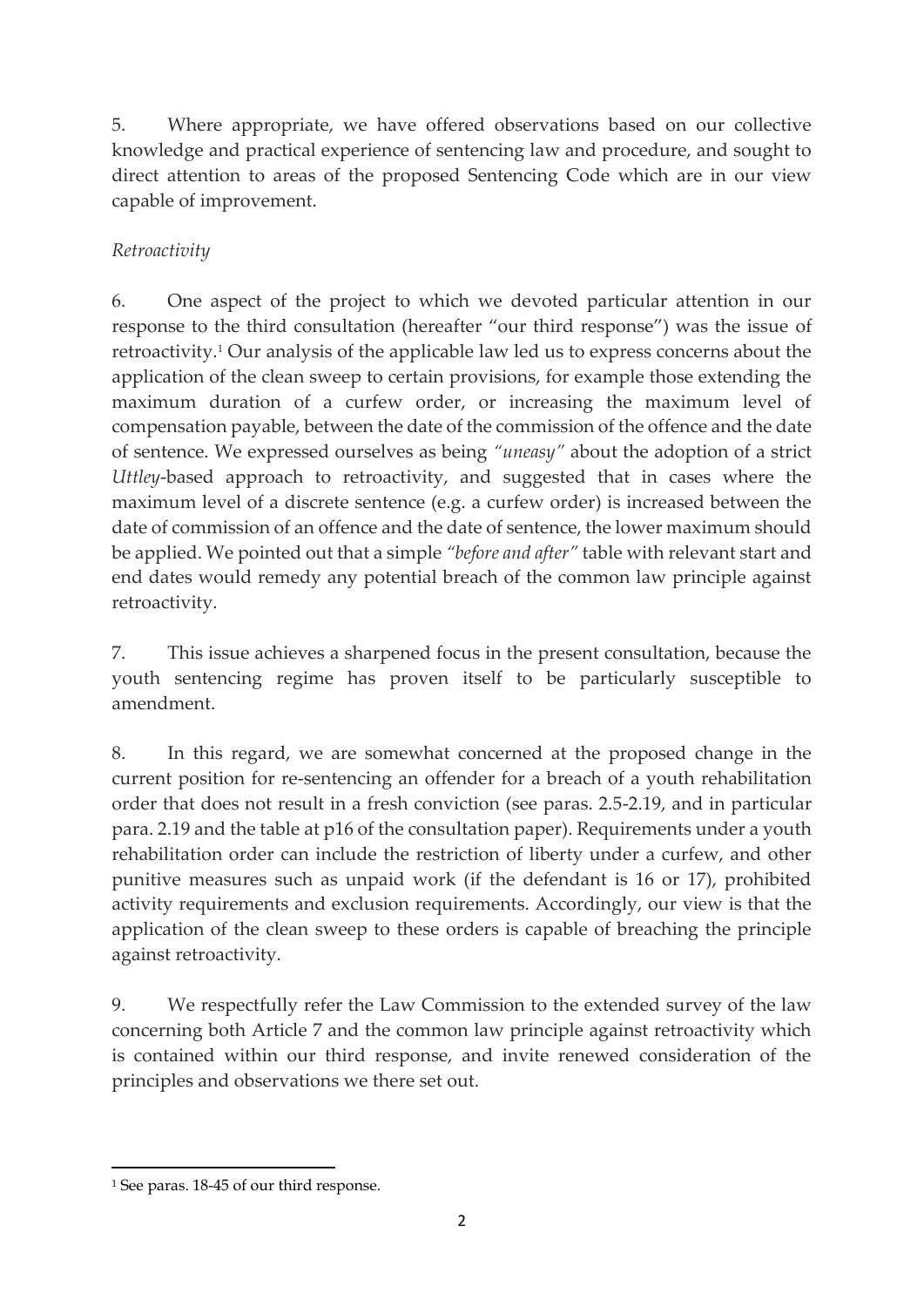10. This bears in particular on Questions 6, 7 & 8 below, as well as on the proposed amendment to the current position relating to curfews imposed as part of youth rehabilitation orders in Northern Ireland (paras. 2.83-2.86 of the consultation paper).

### *Warrants, remands and adjournments*

11. We note with approval the proposal set out in the table at para. 2.39, for the reasons given by the Law Commission (in particular at para. 2.40). We note that this will require an amendment to the current law, but take the view that the significant benefits that will accrue from the proposed amendment – not least in terms of compliance with the general policy on managing young offenders in the criminal justice system – fully justify such a change.

# **Response to the Consultation Questions**

12. Below we set out our response to the specific questions asked.

**Consultation Question 1.**

**Do consultees agree that the draft provisions in Appendix 2 reflect the current law in relation to sentencing orders concerning the sentencing of children and young persons, bearing in mind the pre-consolidation amendments that have been proposed, and the effect of the clean sweep?**

13. We have not, given the necessarily limited time available to respond to this consultation, been able to devote sufficient time to answer this question. However, the relatively limited occurrence of errors, omissions and duplication which we identified in our response to the second consultation provides reassurance that the contents are likely to be both comprehensive and accurate.

**Consultation Question 2.**

# **Do consultees agree with the proposed structure of the clauses relating to referral orders (clauses 80 to 105 and Schedules 3 and 4?**

14. Yes, subject to the following observations:

15. First, re: clause 115(1), as suggested in our third response<sup>2</sup>, we consider that this might be more simply drafted as follows:

<sup>1</sup> <sup>2</sup> See para. 92, in answer to Q29, re: what was then clause 80.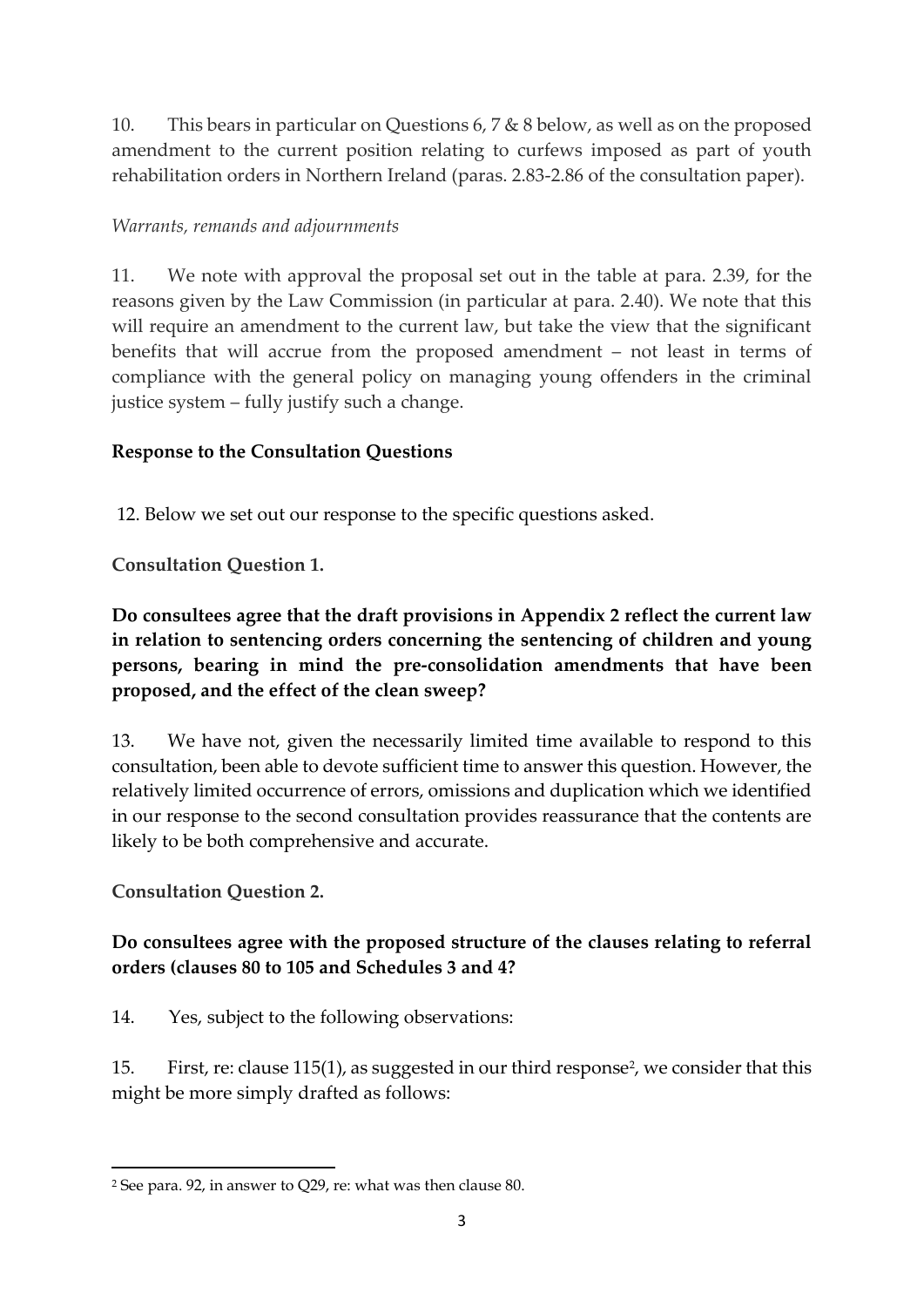*"If the relevant offence provision provides that a person convicted of that offence is liable to a fine, a magistrates' court dealing with an offender for that offence may impose a fine of a particular amount."*

Secondly, we wonder whether the provisions dealing with youth rehabilitation orders might be better re-ordered in the following sequence: 164, 168, 165, 166, 169, 167.

**Consultation Question 3.**

**Do consultees consider that the substantial re-drafting of sections 137 and 138 of the Powers of Criminal Courts (Sentencing) Act 2000 makes the effect of the law clearer?**

16. Yes.

**Consultation Question 4.**

**Do consultees agree with the decision to re-draft the provisions relating to parenting orders made under section 8(1)(c) and (d) of the Crime and Disorder Act 1998 in the Sentencing Code, rather than to signpost them?**

**17.** Yes. However, we consider that civil parenting orders should be signposted (but not reproduced) within the Sentencing Code.

**Consultation Question 5.**

# **Do consultees agree that parenting orders made by virtue of section 8(1)(d) of the Crime and Disorder Act 1998 constitute sentences for the purposes of section 108 of the Magistrates' Courts Act 1980 and section 9 of the Criminal Appeal Act 1968?**

18. Yes, we agree with the conclusion of the Law Commission that parenting orders imposed under section 8(1)(d) are clearly *"sentences"* for the purposes of appeal provisions, for the reasons set out below:

#### *Section 108 Magistrates' Court Act 1980*

19. Parenting orders are plainly neither an order for the payment of costs (section 108(3)(b)) nor an order imposed under the Animal Welfare Act 2006 (section  $108(3)(c)$ ). Furthermore, the discretion that a sentencing court has to impose a parenting order ("*if in the proceedings the court is satisfied that the relevant condition is fulfilled, it may make a parenting order*") means that section 108(3)(d) Magistrates' Court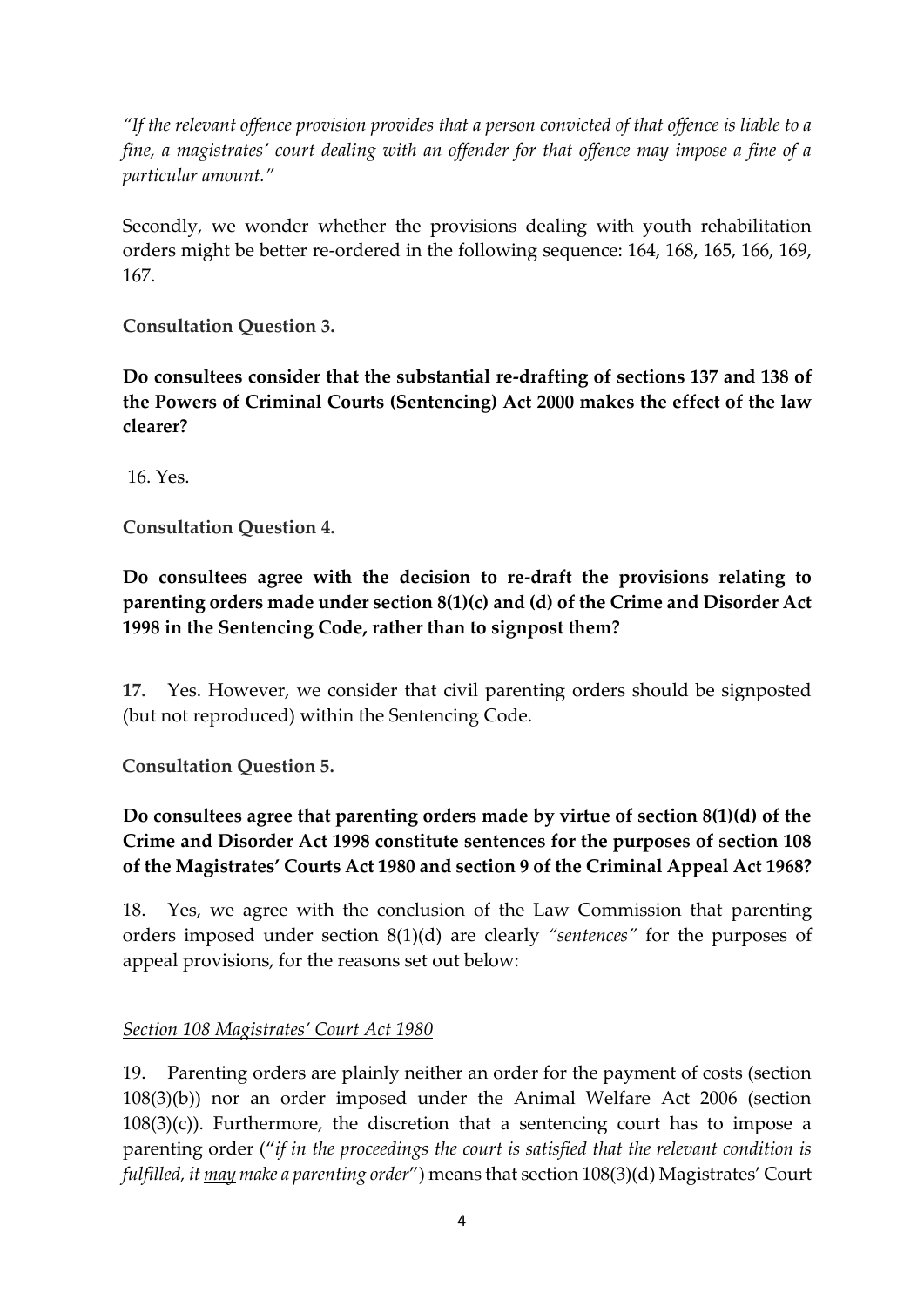Act 1980 does not bite, either. On this basis, parenting orders are *"sentences"* for the purposes of section 108 Magistrates' Court Act 1980, and are therefore appealable to the Crown Court under that section.

#### *Section 9 Criminal Appeal Act 1968*

20. Parenting orders are also seemingly sentences for the purposes of the appeal provisions contained in section 9 Criminal Appeals Act 1968, by virtue of the definition of *"sentence"* provided by section 50 of the same legislation; they are plainly an order *"imposed by a sentencing court when dealing with an offender"*. Although they are not included in specific statutory examples, there does not appear to be any basis for distinguishing them from the examples given. Furthermore, the analogy drawn by the Law Commission to the now-repealed ASBOs and financial orders seems a reasonable one.

**Consultation Questions 6, 7 & 8.**

**Do consultees have any comments on the re-structuring of the provisions relating to reparation orders?**

**Do consultees have any comments on the structure of the re-drafted provisions relating to youth rehabilitation orders?**

### **Do consultees have any views as to the re-drafting of the provisions concerning the requirements capable of being imposed under a youth rehabilitation order?**

21. Broadly speaking, we consider the redrafting and restructuring of the provisions referred to in these three questions to be an improvement. Where, however, the application of the clean sweep would result in the availability of heavier maximum penalties than those in force at the date of the commission of the relevant offence, we refer to our observations concerning retroactivity above and in our third response.

**Consultation Question 9.**

**Do consultees agree with the decision to amend paragraph 10(4) of the Criminal Justice and Immigration Act 2008 so that any subsequent amendments to the level of fine that can be imposed for a breach of a youth rehabilitation order may have effect in relation to any conviction on or after that amendment?**

22. We agree that where a conviction for a breach of a youth rehabilitation order takes place before the date of the increase in fine level but the sentence is imposed after that date, the lower maximum should be applicable. We note with approval the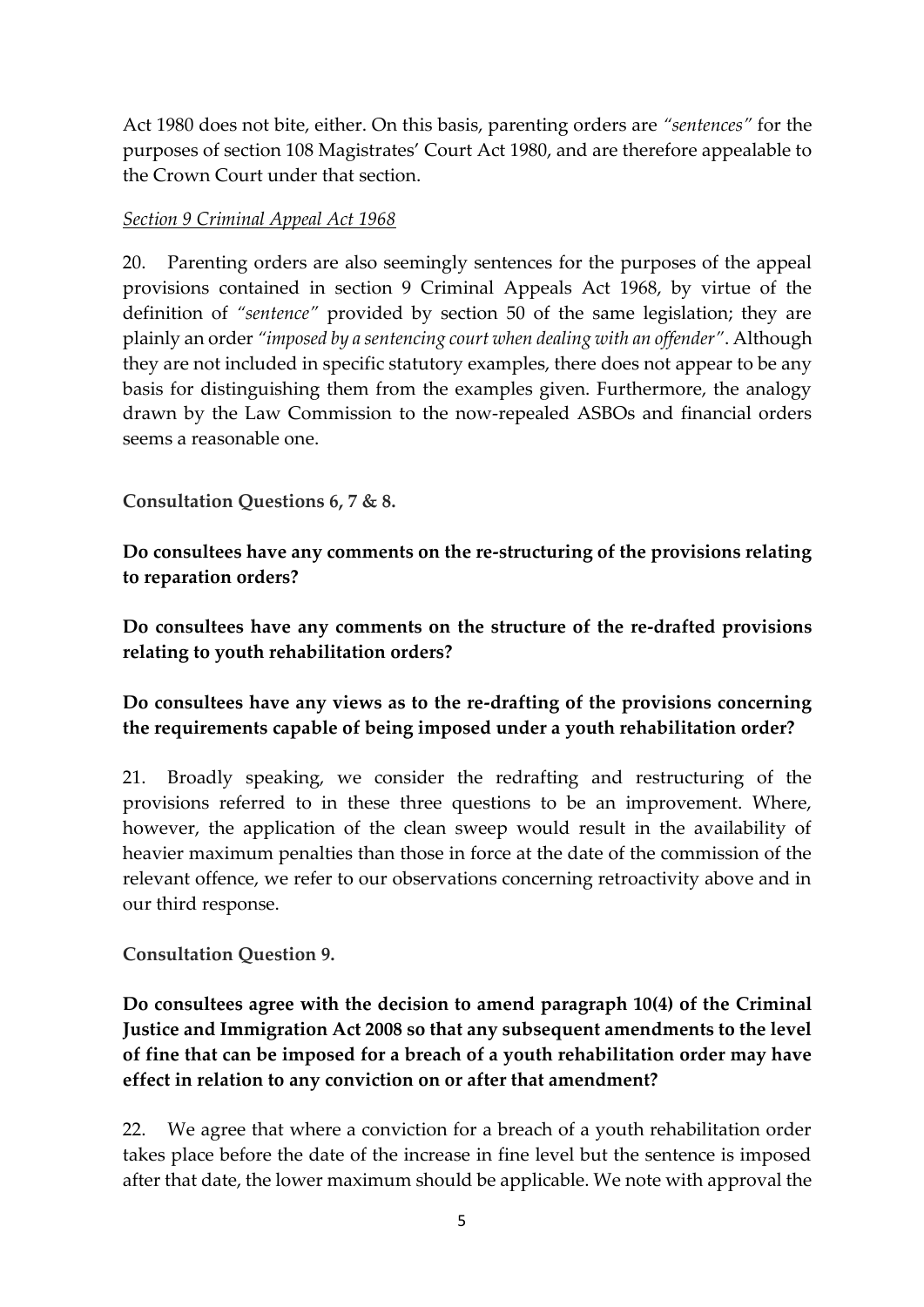change that this will effect from the position that presently pertains under s.84 of the Legal Aid, Sentencing and Punishment of Offenders Act 2012.

23. Further, however, while we take the view that where a breach of an order occurs after an increase in the maximum level of fine for a breach, it does not offend Article 7 / the common law principle against retroactivity for the higher maximum to be applicable. However, where the *breach* is committed before the increase, but the *conviction* post-dates it, we consider that the retroactivity principle would be infringed were the higher maximum sentence to be available to the court.

24. This situation is unlikely to occur frequently, as convictions for breaches of such orders typically take place relatively shortly after the breach in question. However, where there are a series of discrete breaches of requirements which, taken together, lead to a conviction, there may be a gap of some weeks or even months between the first breach and the conviction. Accordingly, provision ought to be made in order to avoid a situation where offenders are liable to a greater financial penalty than the applicable maximum at the time of the breach. As set out in our third response, a *"before and after"* table could easily be included where required (and repealed after its period of utility, which given the limited duration of youth rehabilitation orders would be only a matter of a couple of years after each increase).

#### **Consultation Question 10.**

### **Do consultees have any comments on the revised structure of the provisions concerning detention and training orders?**

25. While we understand the logic of the present structure of the Third Group of Parts, we suggest that it might be more user-friendly to adopt a more age-centric model, as set out in broad terms in para. 67 & 68 of our response to the previous consultation. Each court sentencing a particular defendant will of course only be concerned with the provisions applicable to that defendant, and it would therefore make sense to keep all sentences which are only available for defendants in a particular age bracket together.

**Consultation Question 11.**

### **Do consultees consider that section 101(4) of the Powers of Criminal Courts (Sentencing) Act 2000 serves a useful purpose in light of section 101(5) of that Act, or do they think it should be repealed?**

26. Yes, our view is that s.101(4) does indeed serve a useful purpose. It is not merely a pedagogical provision – rather, it prescribes a limit to the maximum custodial term which can be imposed on a defendant aged under 18. It is therefore a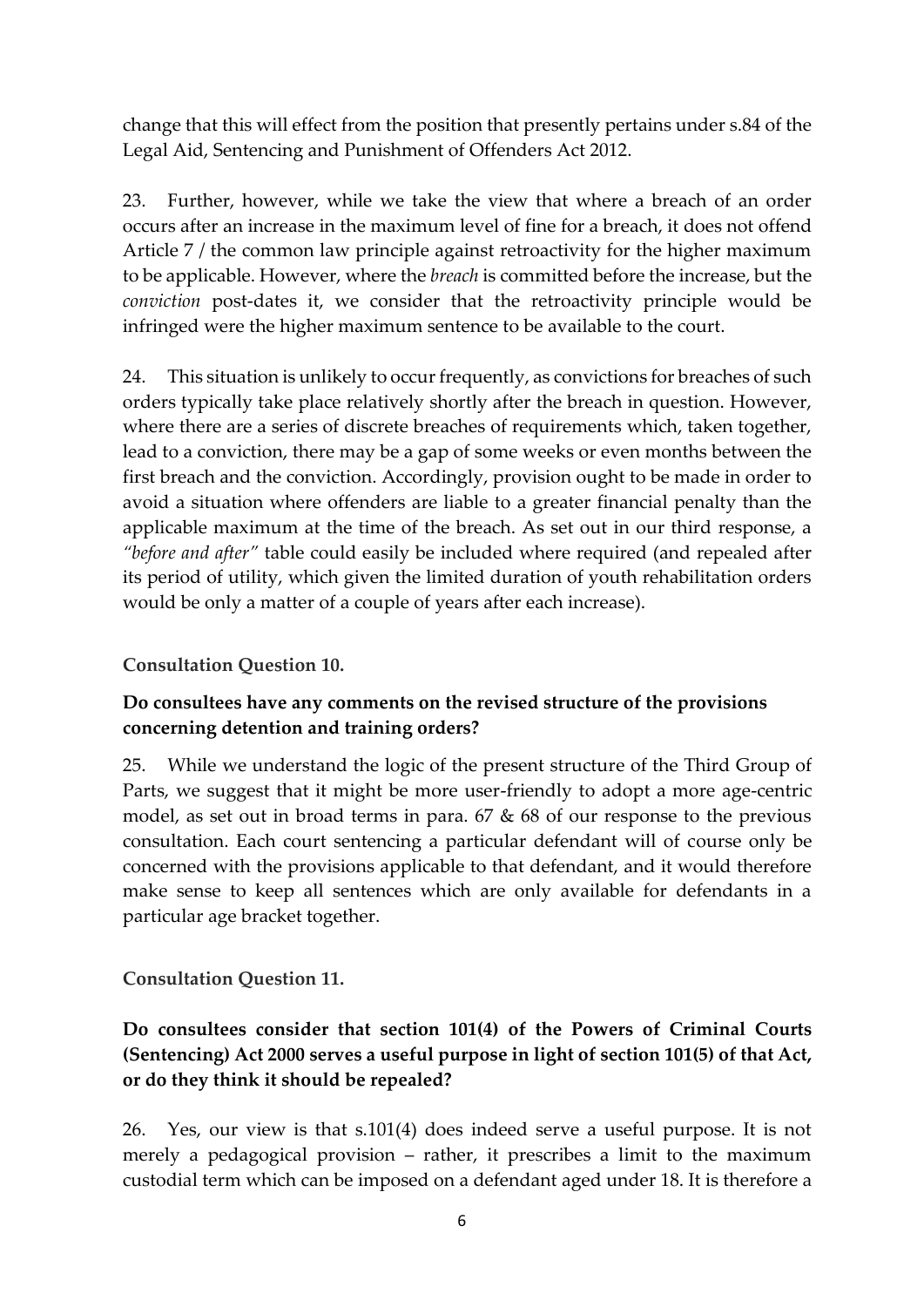far more essential provision than one that acts primarily as a safeguard against any breaches of the prescribed maximum.

27. If, therefore, only one of these two related provisions were to be retained, our view is that it should be s.101(4) rather than 101(5). We do not find the reasoning to the contrary (set out at para. 2.93 of the consultation paper) persuasive. In the limited number of situations in which a court was faced with the situation posited by the Law Commission – the need to sentence an offender who was already subject to detention and training orders totalling 22 months - the seriousness of any new offence could quite easily be marked by the imposition of a *concurrent* sentence of the appropriate term. That course would have the additional benefit of doing away with the artificiality and confusion inherent in the imposition of a sentence which the offender will not in fact have to serve. In line with the fundamental objective of the Sentencing Code - to bring clarity where there was confusion - it seems to us that would be the more suitable amendment than the repeal of s.101(4).

28. We note the observation that the existence of s.1015) removes the need for an appeal or slip rule hearing to correct any errors made when imposing sentences which are in fact in breach of s.101(4). We are however confident that the clarity of the Sentencing Code ought to reduce the need for such hearings in any event.

29. Care also needs to be taken as s101(7) refers back to ss101(4) and (5) separately and distinctly in the situation when a young person is serving a DTO and has been released from detention but is under the supervision element, and is then sentenced to a new DTO. Basically, if the offender has already been released from detention, but is still under supervision, when a new DTO is imposed then the previous period of detention is disregarded for the purpose of the 24 month limit. Thus, that new DTO can be for 24 months.

**Consultation Question 12.**

# **Do consultees agree with the decision to disapply the clean sweep in relation to clause 240(1)?**

30. Yes. First, we agree with the inclusion of this provision in the Sentencing Code, for the reasons given in para. 2.94 of the consultation paper. Secondly, and in answer to the specific question asked, we also agree with the decision to disapply the clean sweep, for the reasons given by the Law Commission in 2.95, and in line with our position on retroactivity.